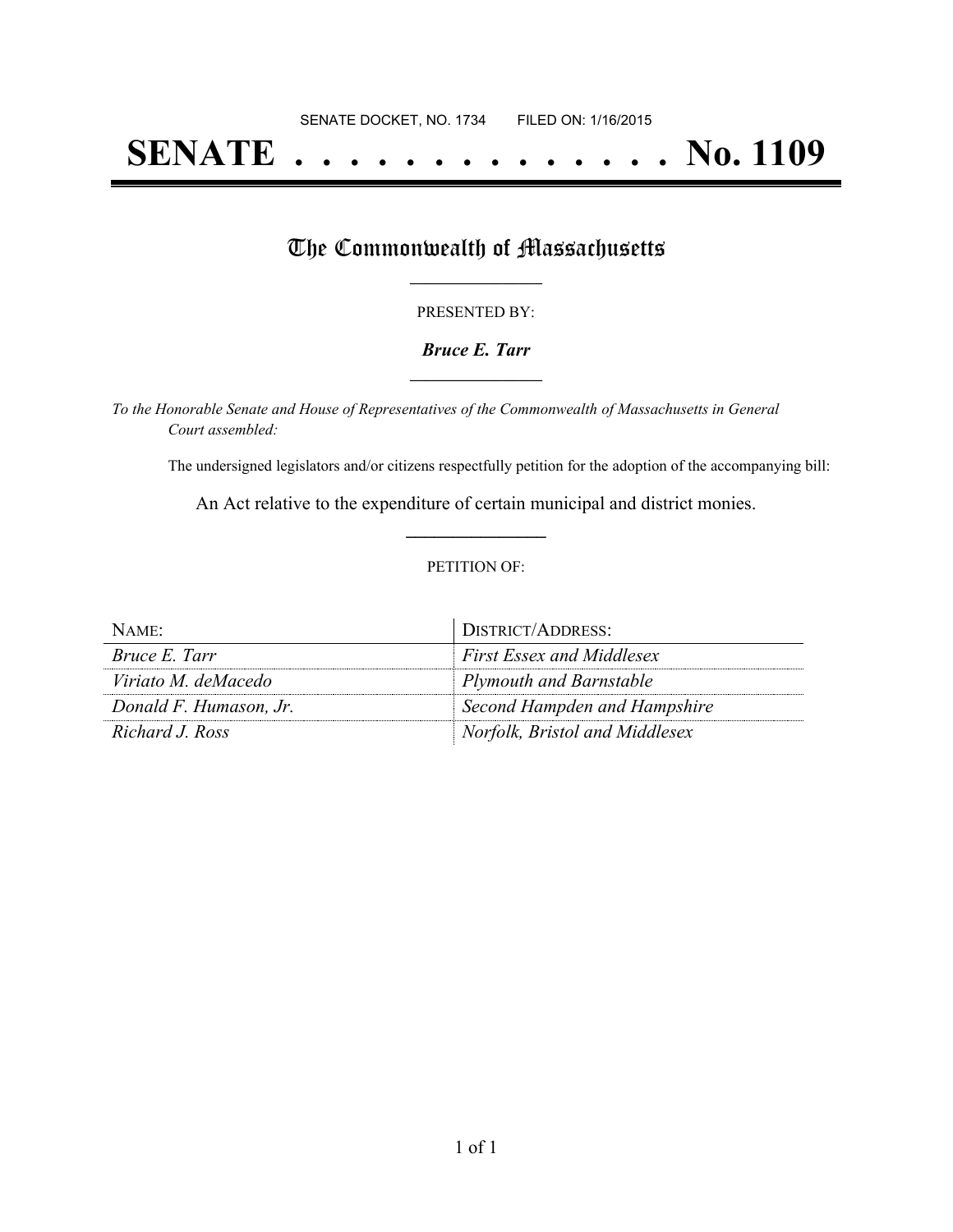#### SENATE DOCKET, NO. 1734 FILED ON: 1/16/2015

## **SENATE . . . . . . . . . . . . . . No. 1109**

By Mr. Tarr, a petition (accompanied by bill, Senate, No. 1109) of Bruce E. Tarr, Viriato M. deMacedo, Donald F. Humason, Jr. and Richard J. Ross for legislation relative to the expenditure of certain municipal and district monies. Municipalities and Regional Government.

### [SIMILAR MATTER FILED IN PREVIOUS SESSION SEE SENATE, NO. *2161* OF 2013-2014.]

### The Commonwealth of Massachusetts

**In the One Hundred and Eighty-Ninth General Court (2015-2016) \_\_\_\_\_\_\_\_\_\_\_\_\_\_\_**

**\_\_\_\_\_\_\_\_\_\_\_\_\_\_\_**

An Act relative to the expenditure of certain municipal and district monies.

Be it enacted by the Senate and House of Representatives in General Court assembled, and by the authority *of the same, as follows:*

1 SECTION 1. The second sentence of section 53 of chapter 44 of the General Laws, as

2 appearing in the 2014 Official Edition, is hereby amended by striking out clause (2) and inserting

3 in place thereof the following clause:-

 "(2) sums not in excess of twenty thousand dollars recovered under the terms of any insurance policy or received in restitution for damage done to property or due to the injury or incapacity of an officer or employee may be used by the officer or department having control of the city, town or district property or replacement services for the restoration or replacement of such property, during the 120 days following receipt of those proceeds, or to provide replacement services for the injured or incapacitated officer or employee, including any related costs, for whom the insurance proceeds or restitution is received during the same fiscal year